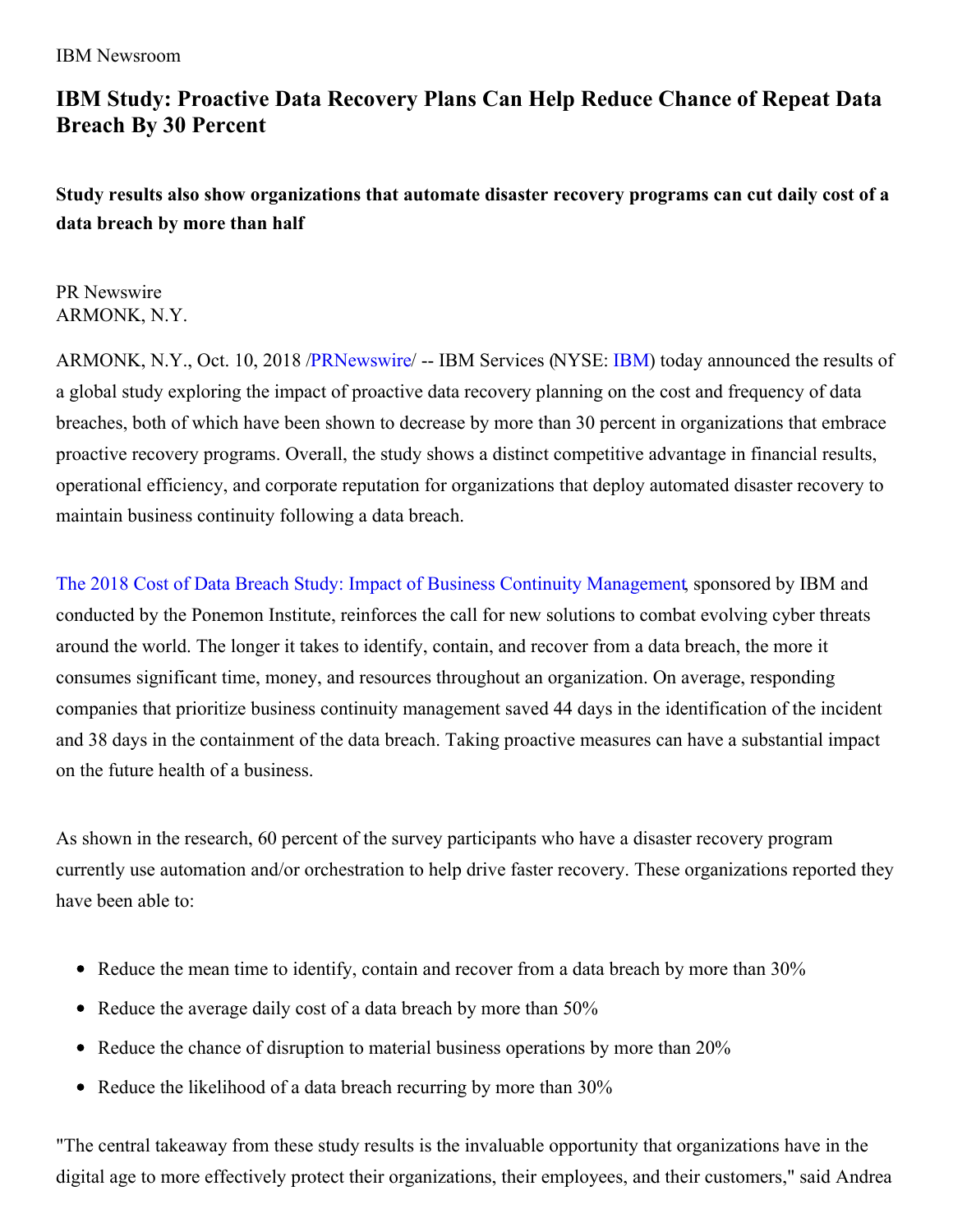Sayles, General Manager of IBM Business Resiliency Services. "Cyber threats are real and will continue to grow, however adopting new innovations to help improve business resilience has proven to boost the longterm vitality of organizations across the globe."

Business leaders simply cannot afford to waste time in an environment where competitors are constantly disrupting industries and capturing market share. The same technologies that are helping customers transform their business, including cloud, AI, automation, predictive analytics, and more, should also be designed and utilized to help keep those same customers protected following a data breach.

"Our research over the last few years continues to confirm that the proactive steps business leaders and organizations are taking to protect and recover critical data are working," said Dr. Larry Ponemon, chairman and founder of Ponemon Institute. "These actions can improve the bottom line, make businesses more efficient, and give customers more confidence to entrust the enterprise with their data."

To download the 2018 Cost of Data Breach Study: Impact of Business Continuity Management, visit <https://ibm.co/2O9kCHS>.

## **About IBM**

IBM is the leading cognitive and cloud platform solution company for the enterprise. IBM creates value for clients through integrated products and solutions that leverage the full spectrum of data, the most advanced information technology, deep expertise in industries and business processes, a broad ecosystem of partners and alliances and world's premier industrial research labs.

To learn more visit [www.ibm.com](http://www.ibm.com/).

**Media Contact** Conor Golden IBM Media Relations [cgolden@us.ibm.com](mailto:cgolden@us.ibm.com)

SOURCE IBM